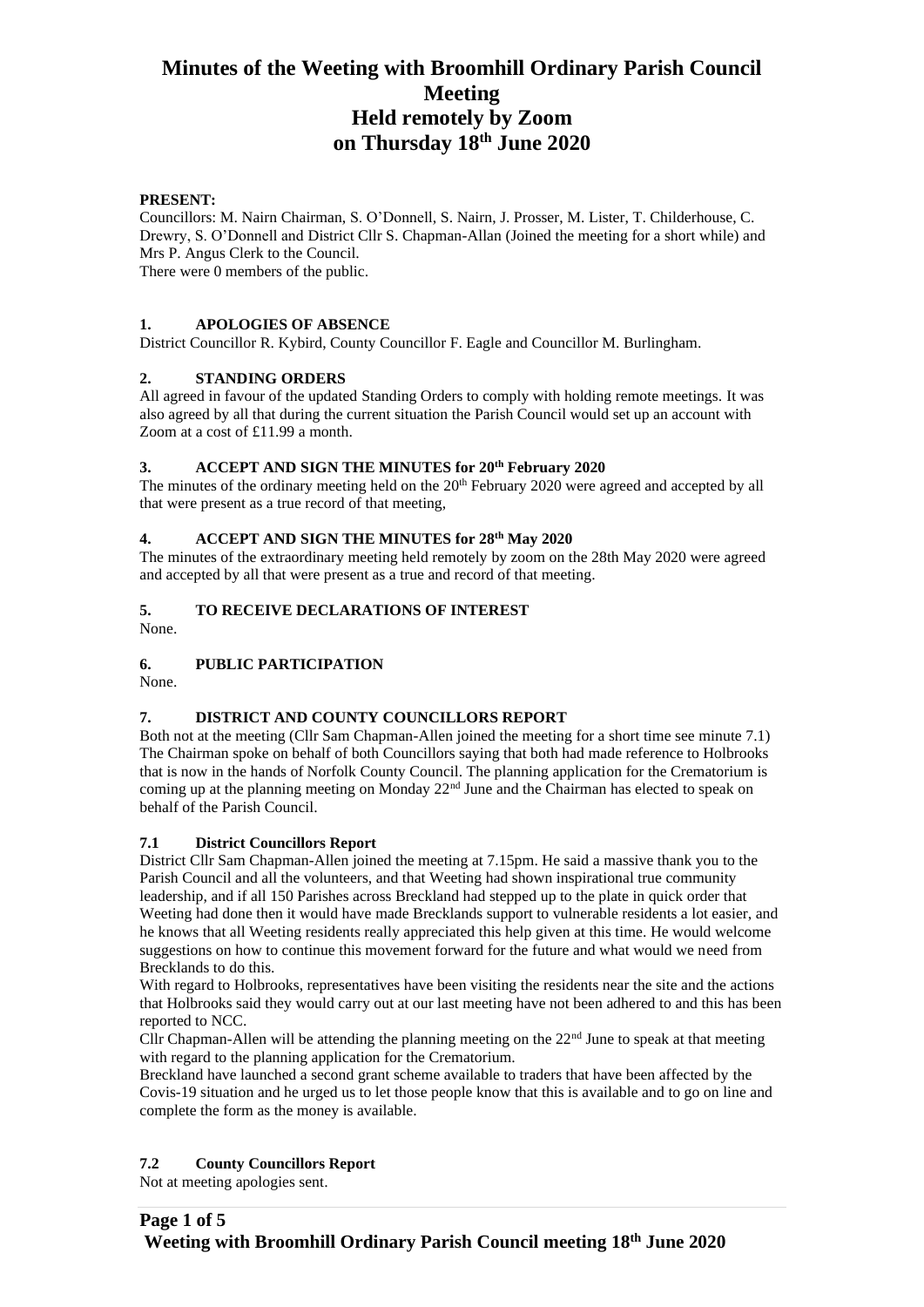# **8. MATTERS ARISING**

#### **8.1 Outstanding Highway Matters**

None at the moment

### **8.2 Playing Field/Open Spaces**

- Grass verges possibility of replacing some cuts with wild flowers Cllr Walmsley met with Wil Smith of TTSR back in March and two areas were looked at that would be suitable by the Bowling Green and the Village Hall entrance, (the Chair also suggested we get a price for the margins around the dog walk) however, since that meeting we went into lock down so an estimate has not been put forward, it was agreed that the Clerk ask for a quote for next year.
- Tree planting it was agreed that in the first instance the Clerk would ask TTSR for a quote to plant 50 small native British trees.
- Benches on Parrotts Piece It was agreed to replace the two memorial benches on Parrotts Piece that are rotting, these will be replaced with benches that are made from recycled plastic and are maintenance free, the original memorial plaques would be put on these benches once they are in place. The cost of the benches are  $£542.00 + VAT$ . It was also agreed that the families of the deceased that had donated the original benches would be asked if it was okay before the benches are ordered.
- Football Club it was agreed that the resident that has put forward a proposal to use the football ground and changing rooms is accepted. The club would be responsible for paying their own water and electricity bills. Cllr Lister said that a resident had donated 1.5 tonne of topsoil to the club and she would ensure that they send a thank you to that person.
- Fit Club –it was agreed that the Fit Club can now come back to using the playing field for their class.
- Spare litterbin  $-$  it was agreed to put this by the dog bin by the Castle entrance
- Dog Walk there are slippery areas and it was agreed that the handyman puts some bark down in this area.

# **8.3 Weeting awards**

Two residents were nominated to receive a lapel pin to thank them for their help to the handyman whilst he was on holiday.

The Chairman suggested that we have some special lapel pins made to award to the community support volunteers once we are over the crisis. And also use the printer that supplied the PC with the free red cards for residents to put in their windows.

#### **8.4 VE Day arrangements** – suspended due to Covid -19

The Chairman suggested that the Parish Council hold an event for all Weeting residents once public gatherings are allowed and weather permits. Cllr O'Donnell said that the owner of the Saxon Pub and the DJ who had offered their services free of charge for the original planned VE celebrations are still willing to do this for a future event.

# **8.5 Old litter-pics**

Northwold Parish Council have purchased 12 of the old litter-pics at a cost of £20.00. It was agreed that the new equipment is kept in the Parish Council Store (these are currently in the Clerks garage) the Clerk will contact the handyman to arrange this.

#### **8.6 Bowls Club Rent**

It was agreed in April by email that the Bowls Club Rent would be suspended during the Covid – 19 Pandemic. This will be reviewed in October.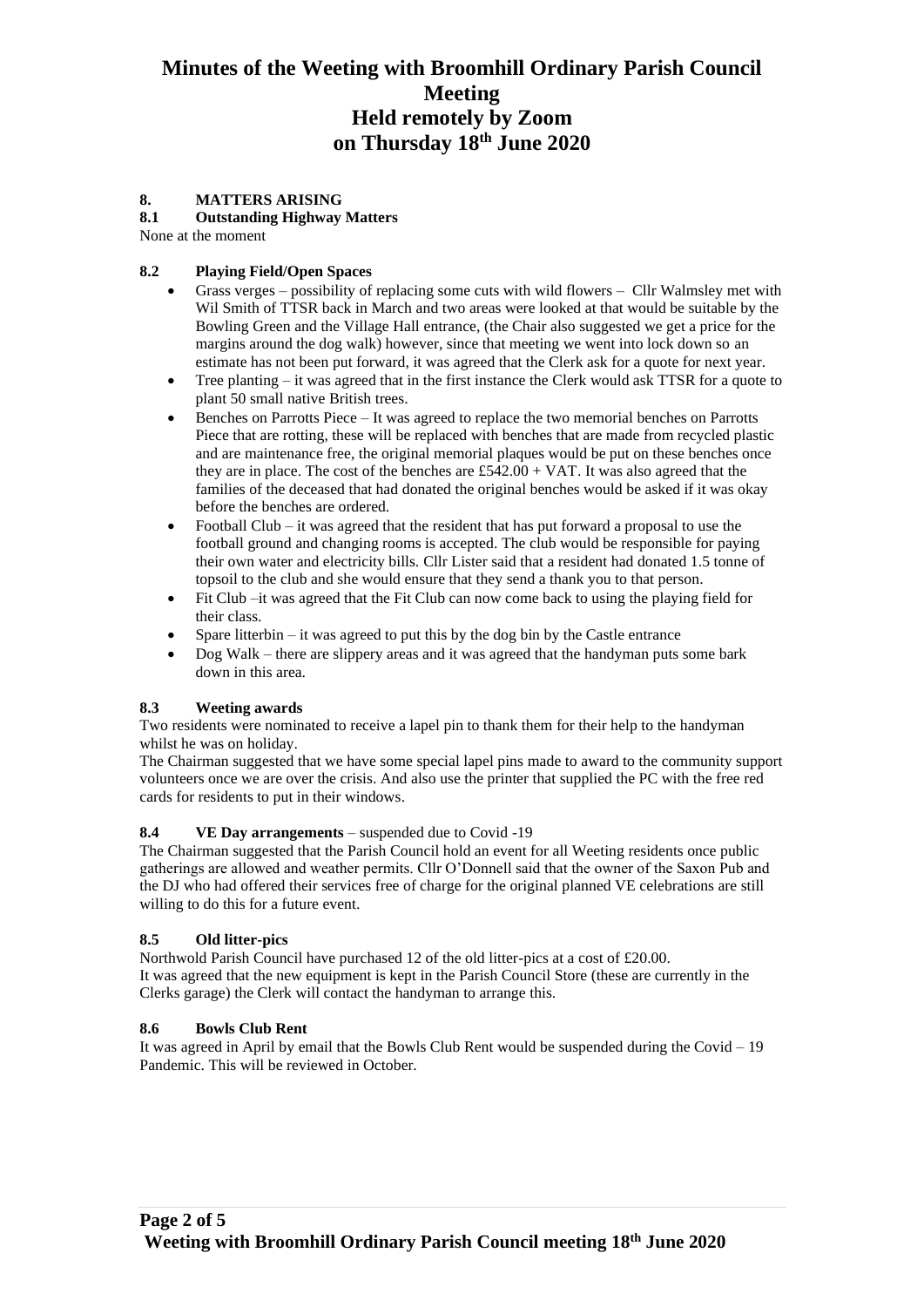### **9. REPORTS**

### **9.1 Chairman's Report**

The Chair said that he had heard that the planning application for the 450 houses is being reviewed and will be downscaled. The Volunteer Group is working very well and around 200 prescriptions runs have been completed and four food parcels have been given to those that needed it.

### **9.2 Clerks Report**

The Clerks report are as on the monthly updates published in March, April and /May during the suspension of meetings.

### **9.3 Handyman Report**

### **February: -**

- Cut up tree wood and arranged this to be carried away
- Chain link fence repaired hole
- March:
- Mother and Toddler Swing -nuts and bolts loose
- Hip Twister plate broken removed and reported to the Clerk
- Cleared away laurel bush and tree that had been damaged by strong winds from playing field
- Football Goal removed broken bracket and put into football hut
- Entrance to grass carpark and village hall filled in holes with cement and chippings
- Fenced off playing field and shut dog walk due to lock down
- On the  $26<sup>th</sup>$  March went into self-isolation

# **12th May to the 14th June**

- Repaired netting and stock wire fencing
- Play Area painted picnic benches and litterbins with wood treatment
- Dog Walk cut hedge and overhanging branches
- Inspected two benches on Parrotts Piece and sent report to the Chair and Clerk
- Collect and fitted 2 locks to the football hut
- Playing field removed posts and netting and stock wire fence, opened up the dog walk, fenced off the teen shelter, gym equipment, muga and chained up the senior swings
- Corvid Signs fixed approximately 20 signs 10 with plywood backing
- Teen Shelter fixed stock fence wire on top half front and fixed plastic spike strip on top of decking fence at the back of shelter
- WPC store rolled up stock wire and put in store and tidied store to make access easier
- Pathway from entrance to playing field to All Saints cut back hedges and part of trees to make access easier
- Cleared away fly tipping at bottle bank
- Football Hut met with Cllr Lister new football manager to discuss what the WPC can help with
- Main Road verge opposite Lorry Park cut back over hanging hedges to improve vision for pedestrians crossing the road from the entrance of playing field.

I would like thank Councillor Lister for her help whilst I was self-isolating and a big thankyou to her for changing bags in the dog bin.

# **9.4 Street Lighting Officers Report**

# Nothing to report.

# **9.5 Bowls Club Report**

Work is being carried out on the green**.**

#### **9.6 Village Hall Report**

Deep cleaning is going be carried out once it has been agreed who will be carrying out the cleaning. **9.7 Football Club Report**

Showers have been repaired and changing rooms painted, the new football manager will be sending reports to the PC on their ongoing progress. They have quite a few players lined up and have won a competition for their own strip.

# **Page 3 of 5**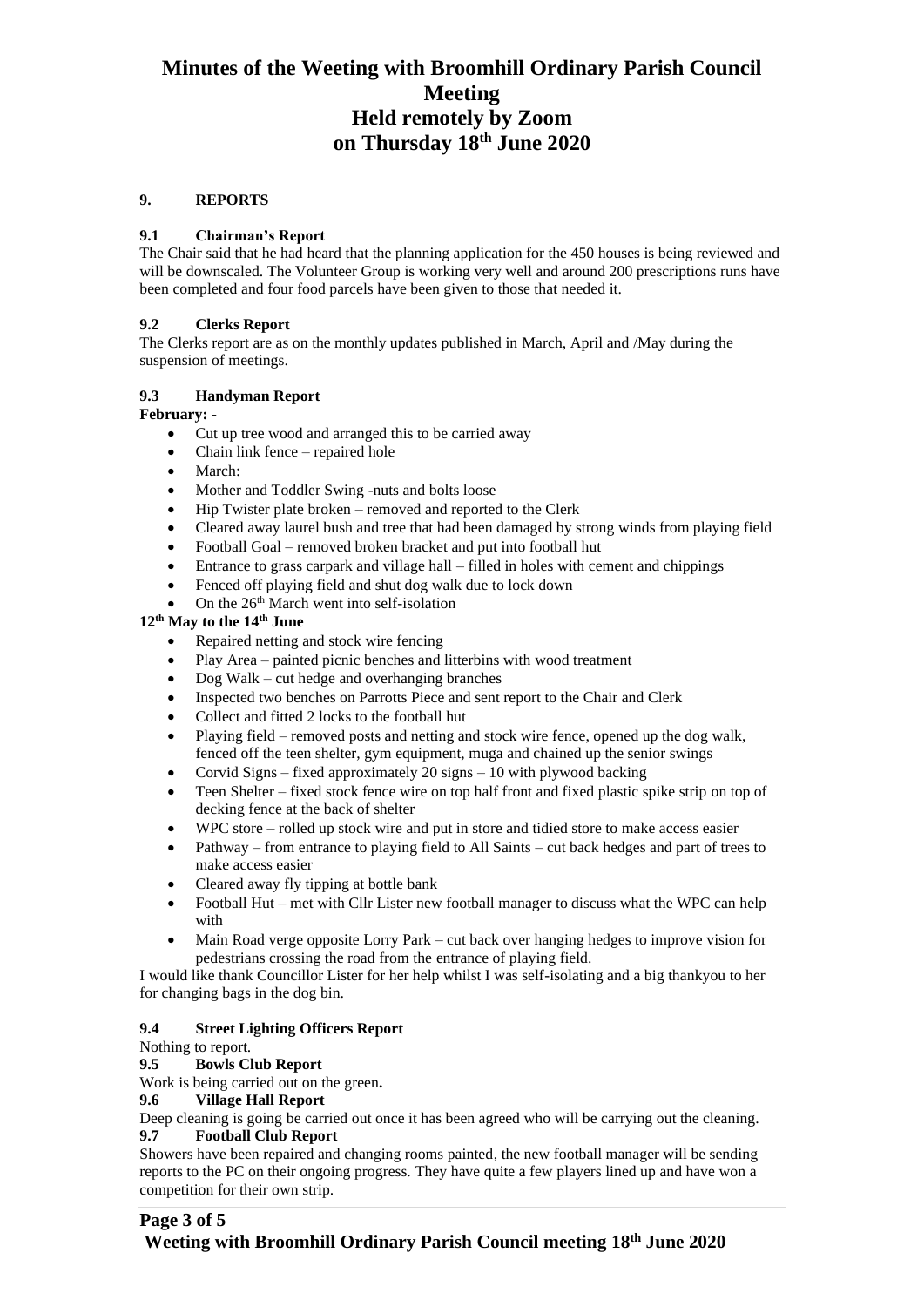#### **10. CORRESPONDENCE**

Parish Partnership scheme for 2021 – The Chair asked the Councillors to think what the Parish could use the Partnership scheme for next year – bids have to be in by  $4<sup>th</sup>$  December 2020.

### **11. FINANCE**

#### **11.1 To Sign the payments agreed by e-mail for the March, April and May 2020**

These were all signed by the Chairman at this meeting and details of these are available on the reports posted on the website during the suspension of the Parish Council Meetings

#### **11.2 To agree and sign the payments for June 2020**

The following payments were authorised on Thursday the 18th June 2020 at the PC meeting held remotely by Zoom the payments were signed by the Chair M. Nairn

| <b>Balance for May 2020</b>                   |                                         | £12,569.41   |
|-----------------------------------------------|-----------------------------------------|--------------|
| Minus the following direct debits             |                                         |              |
| E-On Street Lights                            |                                         | £663.29      |
| E-On Street Lights Parrots Piece              |                                         | £12.55       |
| Viridor Waste                                 |                                         | £40.83       |
| <b>Total Direct Debits</b>                    |                                         | £716.67      |
| Plus, the following receipts                  |                                         |              |
| Recycling payment                             |                                         | £2,075.12    |
| Village hall                                  |                                         | £1.00        |
| <b>Total Income</b>                           |                                         | £2,076.12    |
| <b>Total after Direct Debits and Income</b>   |                                         | £13,928.86   |
|                                               |                                         |              |
| <b>Cheques/Bacs</b>                           | <b>Description</b>                      | <b>Total</b> |
| 61744363                                      | Clerks salary and expenses              | £551.49      |
| 61744462                                      | Handyman salary and expenses            | £370.78      |
| 61744552                                      | Westcotec - street light maintenance    | £194.08      |
| 61744593                                      | Fengate Fasteners - village maintenance | £19.14       |
| 61744618                                      | Fengate Fasteners - village maintenance | £14.36       |
| 61744649                                      | Fengate Fasteners - village maintenance | £11.99       |
| 61744677                                      | Fengate Fasteners - village maintenance | £35.40       |
| <b>Total Cheques / BACS paid</b>              |                                         | £1,197.24    |
| <b>Balance in Community Account June 2020</b> |                                         | £12,731.62   |
| <b>Balance in Savings Account</b>             |                                         | £12,053.37   |

#### **12. PLANNING APPLICATIONS**

#### **3PL/2019/0189 Land at Brandon Road dated 18/3/19**

Crematorium with Memorial Gardens and Car Park

Parish Council Object-comments on Planning website raised by Parish Council/ Deferred from the 28th October for further consultation. This application is now on the Agenda for the Breckland District Council Planning Committee due to be held at 1pm on the 22nd June 2020 by Zoom. (*Since this meeting the application has been refused)*

#### **3DM/2019/0003/DEM Brandon Rail Station dated 8/4/19**

Main building demolition

No prior approval 5 objections and 2 No objections from the Parish Council Various groups are still trying to stop the demolition.